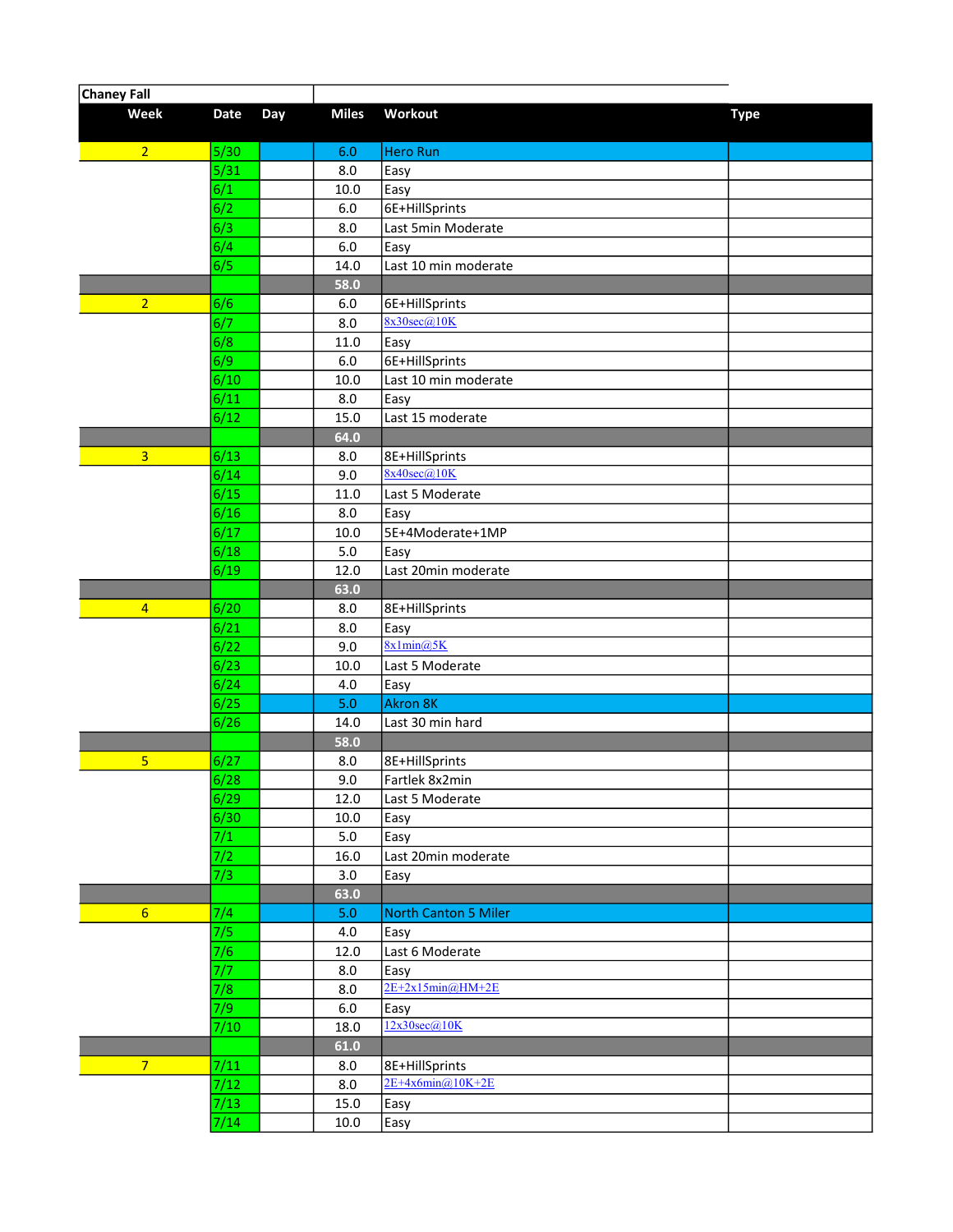| <b>Chaney Fall</b> |             |     |              |                                |             |
|--------------------|-------------|-----|--------------|--------------------------------|-------------|
| Week               | <b>Date</b> | Day | <b>Miles</b> | Workout                        | <b>Type</b> |
|                    | 7/15        |     | 6.0          | 8x30sec@10K                    |             |
|                    | 7/16        |     | $6.0\,$      | Easy                           |             |
|                    | 7/17        |     | 10.0         | <b>RACE</b>                    |             |
|                    |             |     | 63.0         |                                |             |
| 8                  | 7/18        |     | 10.0         | 10E+HillSprints                |             |
|                    | 7/19        |     | 10.0         | Easy                           |             |
|                    | 7/20        |     | 10.0         | Easy                           |             |
|                    | 7/21        |     | 10.0         | Fartlek 12x30sec               |             |
|                    | 7/22        |     | 12.0         | Easy                           |             |
|                    | 7/23        |     | 8.0          | Easy                           |             |
|                    | 7/24        |     | 15.0         | $1hrE+15x1min@MP+30minE$       |             |
|                    |             |     | 75.0         |                                |             |
| 9                  | 7/25        |     | 8.0          | 8E+HillSprints                 |             |
|                    | 7/26        |     | 8.0          | 4E+5x3minHills+3E              |             |
|                    | 7/27        |     | 12.0         | Last 6 Moderate                |             |
|                    | 7/28        |     | 10.0         | Easy                           |             |
|                    | 7/29        |     | 14.0         | 3E+8MP+3E                      |             |
|                    | 7/30        |     | 5.0          | Easy                           |             |
|                    | 7/31        |     | 18.0         | 10%slowerMP                    |             |
|                    |             |     | 75.0         |                                |             |
| 10                 | 8/1         |     | 8.0          | 8E+HillSprints                 |             |
|                    | 8/2         |     | 12.0         | 3E+15minMP+15minHM+15min10K+3E |             |
|                    | 8/3         |     | 12.0         | Last 6 Moderate                |             |
|                    | 8/4         |     | 10.0         | Easy                           |             |
|                    | 8/5         |     | 3.0          | Easy                           |             |
|                    | 8/6         |     | 6.0          | <b>Around the Beach 5K</b>     |             |
|                    | 8/7         |     | 6.0<br>57.0  | Easy                           |             |
| 11                 | 8/8         |     | 8.0          | 8E+HillSprints                 |             |
|                    | 8/9         |     | 9.0          | 3E+3MPto5K+3E                  |             |
|                    | 8/10        |     | 14.0         | Easy                           |             |
|                    | 8/11        |     | 10.0         | Easy                           |             |
|                    | 8/12        |     | 5.0          | Easy                           |             |
|                    | 8/13        |     | $14.0$       | <b>Akron Half Marathon</b>     |             |
|                    | 8/14        |     | 20.0         | Last 30 min moderate           |             |
|                    |             |     | 80.0         |                                |             |
| 12                 | 8/15        |     | 8.0          | 8E+HillSprints                 |             |
|                    | 8/16        |     | 11.0         | 3E+2x(10x400m)+3E              |             |
|                    | 8/17        |     | 15.0         | Easy                           |             |
|                    | 8/18        |     | 6.0          | Easy                           |             |
|                    | 8/19        |     | 8.0          | $3E+2x10min(2)HM+3E$           |             |
|                    | 8/20        |     | $6.0\,$      | Easy                           |             |
|                    | 8/21        |     | 22.0         | Easy                           |             |
|                    |             |     | 76.0         |                                |             |
| 13                 | 8/22        |     | $6.0\,$      | 6E+HillSprints                 |             |
|                    | 8/23        |     | 9.0          | 3E+6x800m@5K+3E                |             |
|                    | 8/24        |     | 12.0         | Easy                           |             |
|                    | 8/25        |     | $6.0\,$      | Easy                           |             |
|                    | 8/26        |     | 11.0         | 3E+3x10min@10K+3E              |             |
|                    | 8/27        |     | 6.0          | 6E / Kylie Rose 5K             |             |
|                    | 8/28        |     | 14.0         | $1hr+5x3min(@MP+30min$         |             |
|                    |             |     | 64.0         |                                |             |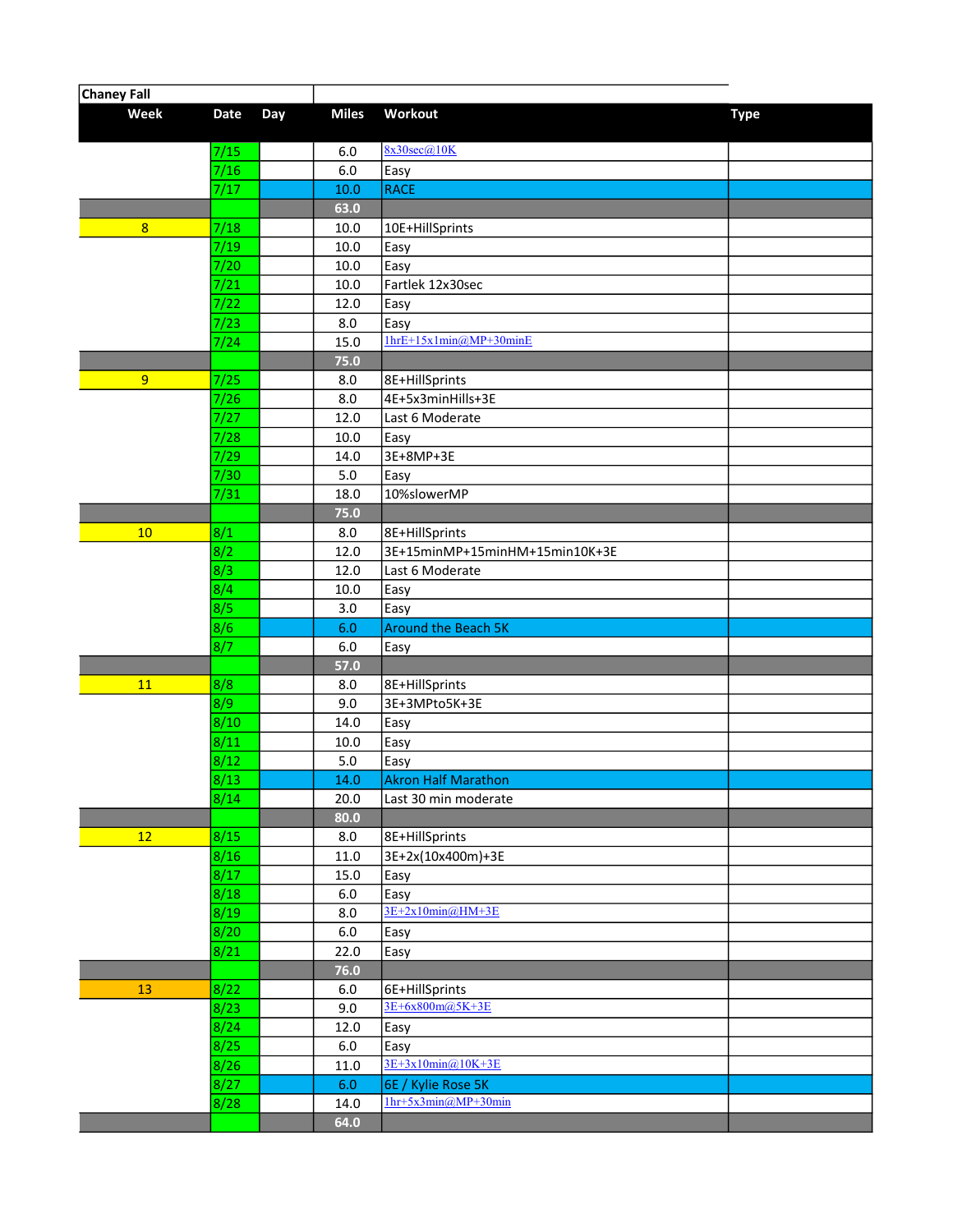| <b>Chaney Fall</b> |              |     |              |                            |             |
|--------------------|--------------|-----|--------------|----------------------------|-------------|
| Week               | Date         | Day | <b>Miles</b> | Workout                    | <b>Type</b> |
| 14                 | 8/29         |     | 6.0          | 6E+HillSprints             |             |
|                    | 8/30         |     | 9.0          | 3E+5x1K@5k+3E              |             |
|                    | 8/31         |     | 10.0         | Moderate                   |             |
|                    | 9/1          |     | 8.0          | Easy                       |             |
|                    | 9/2          |     | 9.0          | 2E+5HMto10K+2E             |             |
|                    | 9/3          |     | 0.0          | Rest Day                   |             |
|                    | 9/4          |     | 22.0         | Last 11 Moderate           |             |
|                    |              |     | 64.0         |                            |             |
| 15                 | 9/5          |     | $6.0$        | 6E+HillSprints             |             |
|                    | 9/6          |     | 10.0         | Moderate                   |             |
|                    | 9/7          |     | 12.0         | $3E+6x1mi@10K+3E$          |             |
|                    | 9/8          |     | 10.0         | Easy                       |             |
|                    | 9/9          |     | 10.0         | Easy                       |             |
|                    | 9/10         |     | 4.0          | Easy                       |             |
|                    | 9/11         |     | 26.2         | <b>Erie Marathon</b>       |             |
|                    |              |     | 78.2         |                            |             |
| 16                 | 9/12         |     | 2.0          | Easy                       |             |
|                    | 9/13         |     | 4.0          | Easy                       |             |
|                    | 9/14         |     | 4.0          | Easy                       |             |
|                    | 9/15         |     | 12.0         | 12E                        |             |
|                    | 9/16         |     | 12.0         | 3E+10x1K@HM+3E             |             |
|                    | 9/17         |     | $6.0\,$      | 6E                         |             |
| 3                  | 9/18         |     | 24.0         | 24E                        |             |
|                    |              |     | 64.0         |                            |             |
| 17                 | 9/19         |     | 8.0          | 8E+HillSprints             |             |
|                    | 9/20         |     | 10.0         | 2E+6MPtoHP+2E              |             |
|                    | 9/21<br>9/22 |     | 14.0         | 14E<br>10E                 |             |
|                    | 9/23         |     | 10.0<br>3.0  | 3E                         |             |
|                    | 9/24         |     | 26.2         | Akron Marathon / 1E+18MP+E |             |
|                    | 9/25         |     | 2.0          | 2E                         |             |
|                    |              |     | 73.2         |                            |             |
| 18                 | 9/26         |     | 10.0         | 10E                        |             |
|                    | 9/27         |     | $12.0\,$     | 8x2min@HM                  |             |
|                    | 9/28         |     | 14.0         | Last 7 Moderate            |             |
|                    | 9/29         |     | $10.0\,$     | Last 5 Moderate            |             |
|                    | 9/30         |     | 14.0         | 2E+10MP+2E                 |             |
|                    | 10/1         |     | 10.0         | 5E-AM   5E-PM              |             |
|                    | 10/2         |     | 20.0         | LR                         |             |
|                    |              |     | 90.0         |                            |             |
| 19                 | 10/3         |     | 6.0          | 6E+HillSprints             |             |
|                    | 10/4         |     | 11.0         | 8x2min@HM                  |             |
|                    | 10/5         |     | 12.0         | Last 6 Moderate            |             |
|                    | 10/6         |     | 8.0          | 8E                         |             |
|                    | 10/7         |     | 12.0         | $2E+2x4@MP+2E$             |             |
|                    | 10/8         |     | $6.0\,$      | 6E                         |             |
|                    | 10/9         |     | 14.0         | LR last 20 min moderate    |             |
|                    |              |     | 69.0         |                            |             |
| $20\,$             | 10/10        |     | 8.0          | 8E+HillSprints             |             |
|                    | 10/11        |     | 9.0          | 2E/4x2K@MP/2E              |             |
|                    | 10/12        |     | $6.0\,$      | 6E                         |             |
|                    | 10/13        |     | $6.0\,$      | 6E                         |             |
|                    |              |     |              |                            |             |